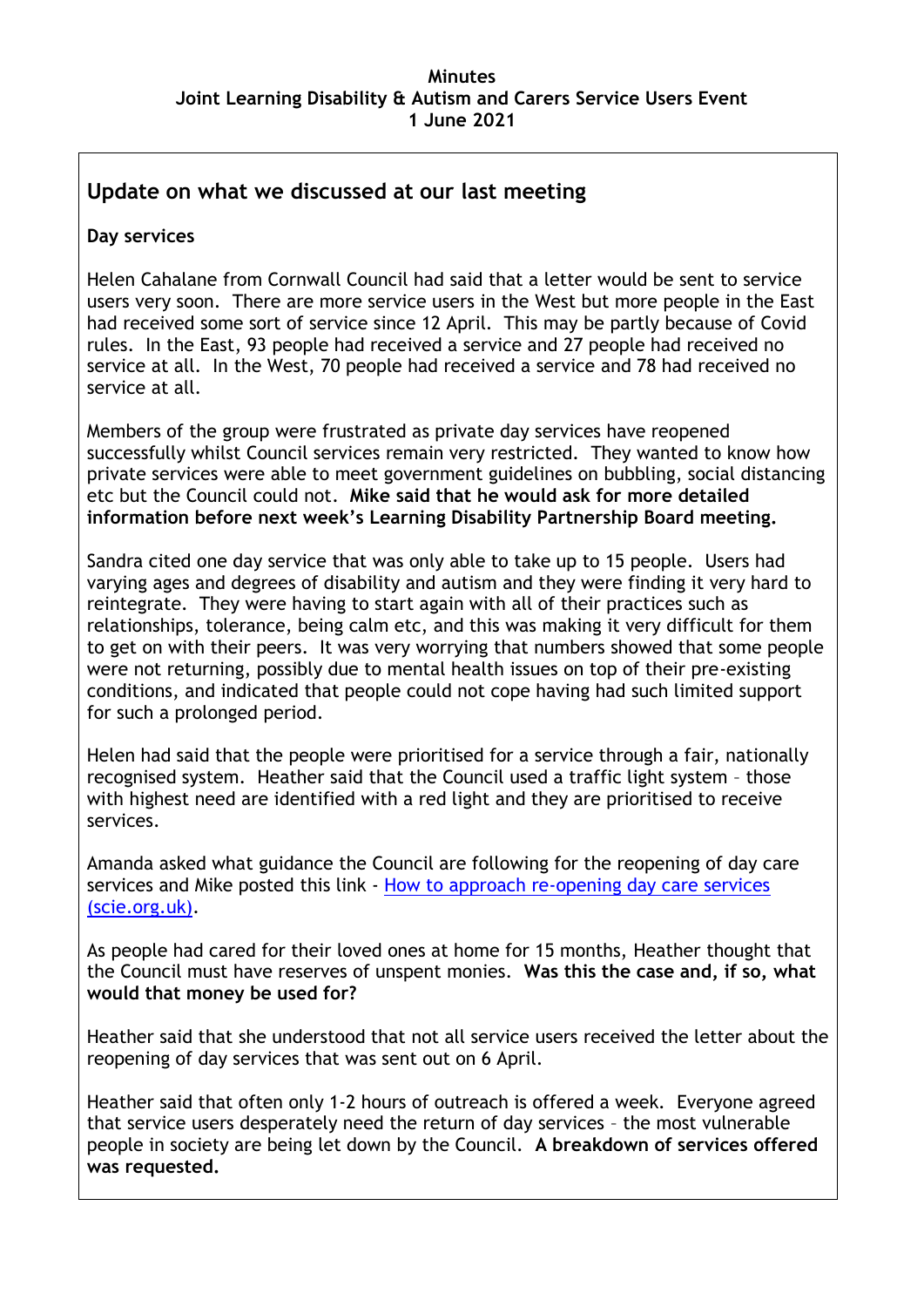Mike added that he understood that the Council still intended to follow the plans in its 6 April letter but people should be mindful that the Council would have to follow Government rules if the easing of lockdown restrictions is delayed beyond 21 June.

#### **Christopher asked if people had not been offered services due to falling foul of the financial assessments?**

Chris Burns questioned why the Council have changed their policy on allowing people to buy laptops with their direct payments. Communication is a basic need and without this service users are being made to feel more vulnerable and isolated while day services are shut. Amanda suggested that Outreach could provide tablets. **The Partnership Boards team will follow up with the Council**.

**Heather questioned why the Council had not set up Zoom or Teams meetings as engagement with service users while day services have been shut.**

#### **Hospital passports**

Nuala had connected everyone with responsibility for carers passports across Treliske and Derriford.

Too many people are still not aware of Hospital Passports, including hospital staff.

Learning Disability awareness is mandatory training for all hospital staff at Derriford and Hospital Passports are promoted as part of that training. Learning Disability Link Workers also promote their use on the wards.

Chris Burns asked whether Hospital Passports could be promoted on social media as part of Learning Disability Awareness Week later in June.

Amanda suggested asking a Learning Disability Liaison Nurse to come to a future meeting to discuss with the group. Mike asked for everyone to send some questions to him by email which he can send through before the meeting so that they can prepare responses. **The Partnership Boards team will invite a LD Liaison Nurse**.

Taz added that she has met with Amy Foxford and Jane Rees to discuss medical cards and hospital passports and they are due to meet again soon. **Taz to update Mike by email, including her plans to involve Derriford and whether she needs any contact details.** Will update again at the next meeting.

### **Covid vaccinations**

At the Joint Meeting of the Learning Disability and Autism Partnership Boards in March it was reported that Kate Mitchell, Programme Lead at NHS Kernow, had confirmed that the decision whether or not to take the vaccination was down to the individual and should not affect access to services. If anybody finds this is not the case, please let the Partnership Boards team know. It is a Human Right to be able to choose not to have the vaccine.

### **Autism Service pilot at Derriford**

Nuala sent a letter of congratulations on behalf of the Board and Amanda has asked whether the 7-day service will continue after the 6-month trial period. An investment plan has been put forward to request funding from KCCG, DCCG and UHP. If the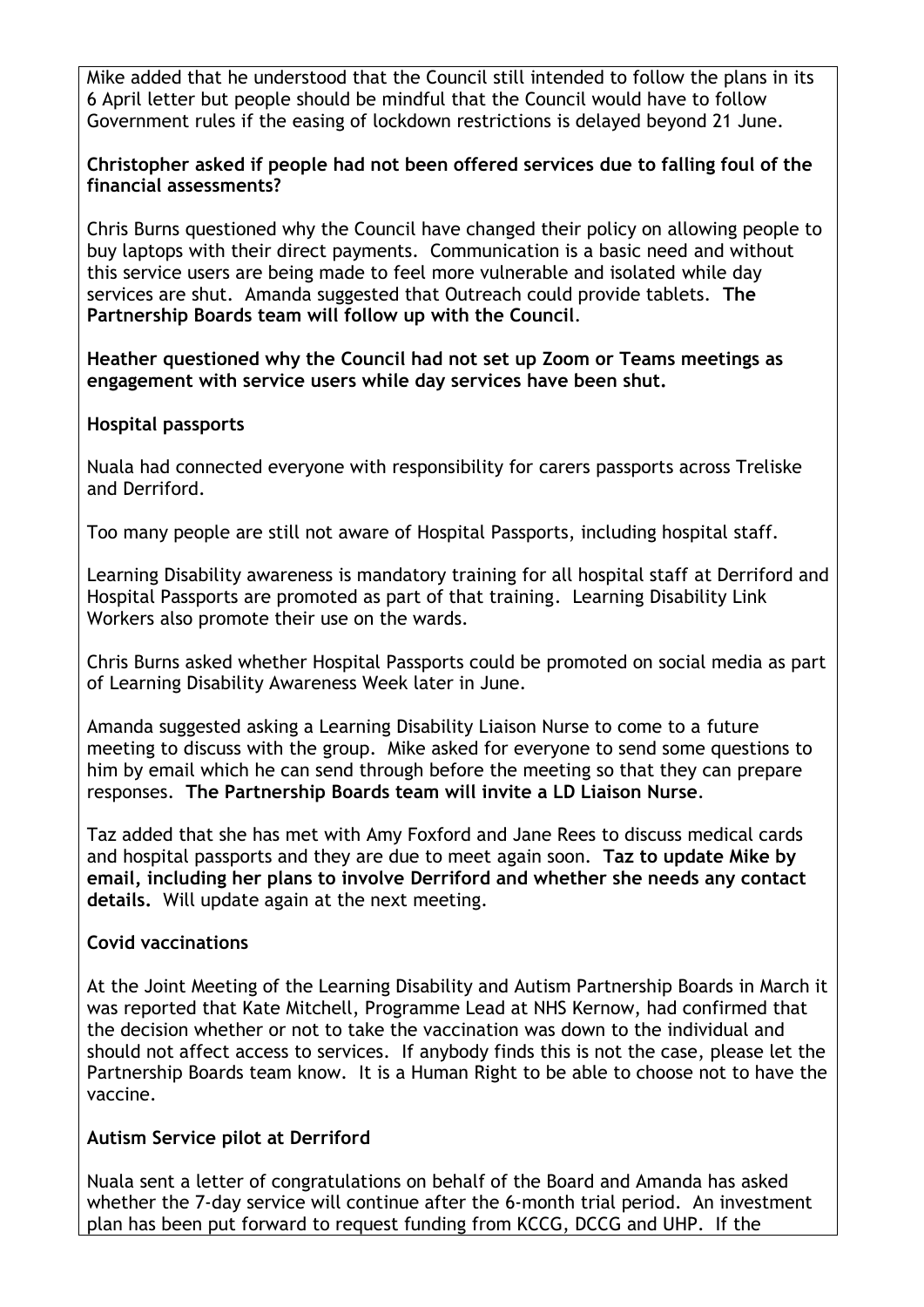funding is not agreed the service will end on 20 June. Everyone agreed to send a letter of support from the group and if anybody wants to express their support they should email Nory Meneer at KCCG, Shona Charlton at DCCG and Fiona Gordon at UHP. **Amanda to share email addresses and Mike to share with the group. Mike will also relay to the Board meeting next week.**

# **Learning Disability and Autism Strategies update**

Vicky Allen and Nory Meneer are no longer leading on the strategy updates. Ann Smith and Tina Sanford who both work for Cornwall Council are managing this now. The Autism Strategy and the Learning Disability Strategy will now both feed into an All Age Working Strategy and they are keen to engage through the Partnership Boards and this group.

Each strategy will include four categories – Inclusive Life Opportunity, Where We Live, What We Do With Our Day and Communities, and Keeping Well, and there will be three focus groups looking at Preparing for Adulthood, Housing and Support, What To Do Throughout The Day And How to Maintain Good Health.

This group has been asked to offer suggestions and ideas on the best way to engage with Learning Disability and Autism groups.

Suggestions included:

- Reopen day services and talk to people at those.
- Speak to GP surgeries they have a wide reach and can share information with people with a LD or Autism that the Council have no knowledge of.
- Libraries and library staff.
- Letter to all service users.
- Support groups and social groups.
- Youth groups.
- Shopping centres and other public places.
- Consider those who are digitally excluded.
- Consider those who do not currently meet the criteria for services but need to be included in communications.
- Private providers it was essential to include all.

Taz has also created an address book of Autism stakeholders.

Chris Jordan mentioned that local Councillors have a Community Chest Grant that local groups and clubs can request support from. **Mike to ask whether the application forms are in Easy Read.**

Sandra asked who is representing Health on preparing the strategies. Mike added that responsibility for producing the strategies now lies with Cornwall Council. Nory Menneer, NHS Kernow said at the Joint Meeting in March that a Learning Disability Strategy on its own will not incorporate things like housing and accommodation, so it is important to look at everything together.

Chris Burns suggested that the DWP should be involved too as poverty plays a big part. People can't stay healthy if they can't afford to pay for the things that they need to keep them healthy.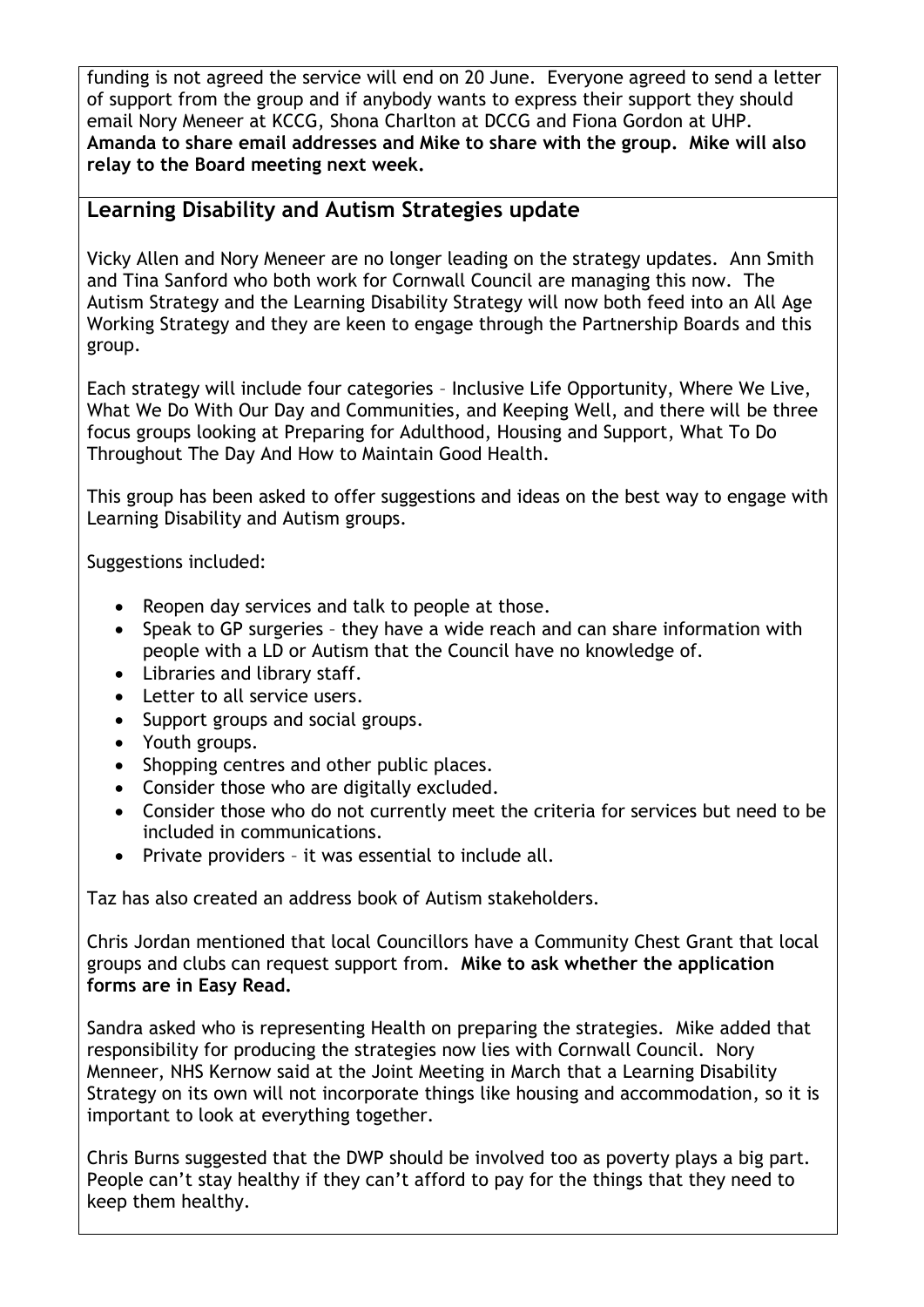**Mike to ask which organisations the Council will be working with in preparing the Strategies and send details of the discussion to Ann Smith to cover at the Learning Disability Partnership Board meeting next week and the Autism Partnership Board meeting on 22 June.**

Regarding the NAS Not Enough campaign, Tigger and Taz had been due to meet with Vicky Allen and Nory Meneer to discuss the campaign and how it will link with the strategies. Ann and Tina will be contacting Tigger to arrange to discuss further.

# **Making Disability Visible**

The group agreed to meet separately to discuss this in more detail and come back to the Partnership Board with some ideas. Sandra suggested that Cornwall People First could lead on it. Taz also suggested Spectrum and/or Green Light could get involved.

Mike and Nuala are meeting with Dina and Fliss soon and will discuss how to encourage more people to join this group. **Mike to invite Taz and Heather to the meeting.**

Chris Burns said he had recently seen somebody in a mobility scooter who looked like they were not being cared for properly but nobody else seemed to be concerned. Nobody should ever feel that they are being nosy or can't ask whether someone is OK. They may be vulnerable or being abused.

### **Chris Burns to send a photo of his artwork to Mike.**

Mike will tell the Board that the group are going to talk about this in more detail and Laura will speak with her Social Worker and contact Fliss to talk about focus groups.

# **Any Other Business**

### **DNACPR**

Following the last meeting Amanda asked what Derriford were doing differently after the CQC highlighted problems around people with Learning Disabilities being given a DNACPR order without their knowledge. The hospital said that the guidance from the Government is shared in UHP bulletins and printed off and laminated for red wards. It is also available as part of the hospital's important Covid documentation. They do yearly TEP audits and annual reports to the Mortality Review Group and the End-of-Life Committee. The Learning Disability Liaison Nurse also sees all Learning Disability patients within 24 hours of admittance and checks the TEP forms and gives advice as part of the assessment.

Mental Capacity Act training is also available and TEP completion is included as a case study in Junior Doctors training. Any TEP that states Learning Disability or related diagnosis is recorded as an incident and investigated, as it is illegal to cite learning disability as a reason for DNACPR.

Mike added that at the last Board meeting Nory advised that there have not been any cases in Cornwall of anybody not receiving treatment or having a DNACPR order due to a learning disability.